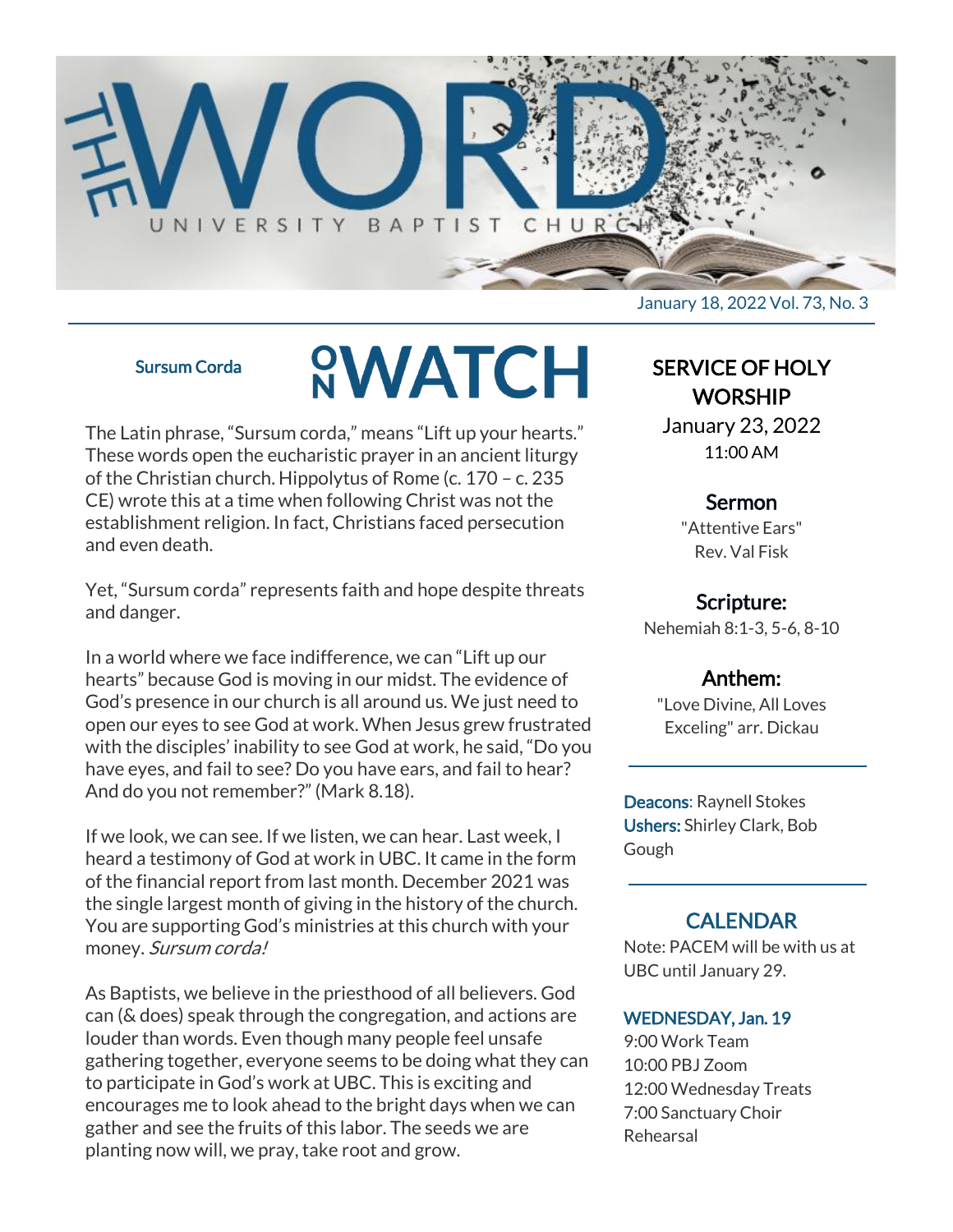In the next few days, our finance committee will share the 2022 budget and a video introduction. We plan to have a church conference via Zoom on Wednesday, January 26 at 6pm. When the budget comes out in a few days, if you would like a detailed version, please ask a member of the finance committee or the church office.

The budget is our understanding of God's calling for our church this year. It shows how we want to invest God's resources. To me, the most exciting part of the budget is the increase in mission spending. Jesus said, "For where your treasure is, there your heart will be also" (Matthew 6.21). Budgets are often relegated to the backburner where we keep mundane tasks. Instead of separating our administration from ministry, let's combine the two and celebrate how our budget brings glory to God and represents the hope we have in Christ.

We have agency in our future. By investing in God's work, we join Hippolytus and cry out the ancient liturgy, "Sursum corda." We lift up our hearts to the Lord!

Peace, Matt



An update on COVID-19 pandemic related policies was sent out to the congregation in a separate email on January 6. If you did not receive this email, [click here](https://conta.cc/3q90Qhr) to review our updated COVID response plan.

THURSDAY, Jan. 20

7:00 Seekers Class (Zoom)

## SUNDAY, Jan. 23

8:30 Missions Council Meeting (Zoom) 11:00 Morning Worship 6:00 Youth Group (Zoom)

#### MONDAY, Jan. 24

8:30 Morning Prayer [\(UBC](https://www.facebook.com/UniversityBaptistChurchCharlottesville) [Facebook Page\)](https://www.facebook.com/UniversityBaptistChurchCharlottesville) 10:30 Bible Reading Group [\(Zoom\)](https://us02web.zoom.us/j/85381408096?pwd=MzdkVG9JZ2x0M2JFK01KNlNjSWtqUT09)

#### TUESDAY, Jan. 25

10:00 Staff Meeting

For our most up-to-date calendar, [click here.](https://universitybaptist.org/calendar/)



# HAPPY BIRTHDAY!!

Join us in wishing some of our church family a Happy Birthday this week!

January 26: Debra Bryant January 27: Betsy Kauffman January 30: Todd Minor January 31: Nancy Castle

#### New Book Study Group

Many of us feel a moral concern about environmental issues, but how does this concern relate to our Christian faith? How does God call us to live in relation to the earth and our fellow creatures? Perhaps problems like climate change, environmental injustice, and biodiversity loss require spiritual solutions as well as technological and social solutions. If you would be interested in joining a reading/study group on these and related questions, please contact Erin Eaker [\(ele3a@virginia.edu\)](mailto:ele3a@virginia.edu).

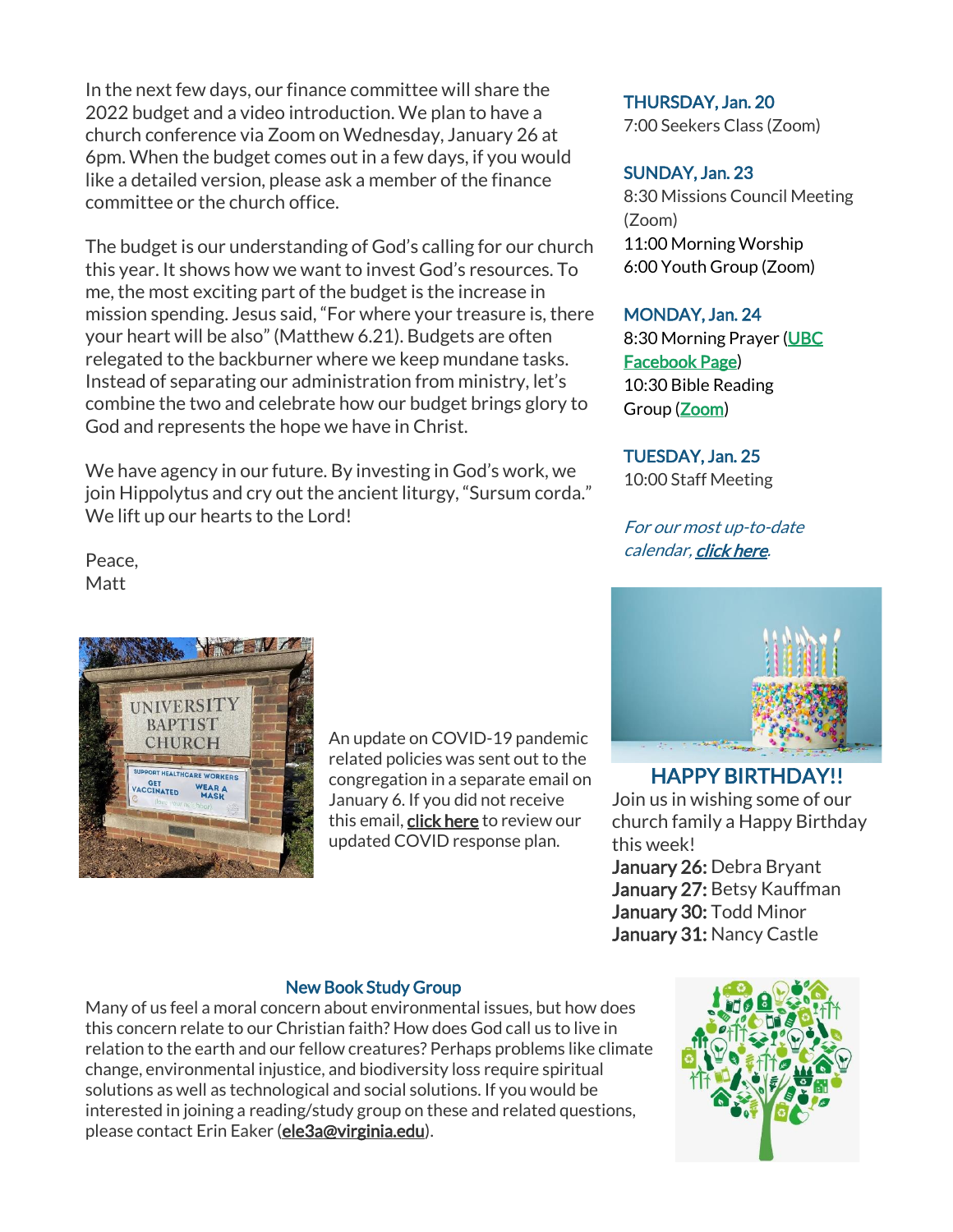### Church Conference on Sunday, January 26

Our quarterly Church Conference will take place via Zoom on Sunday, January 26 at 6:00 PM. In this meeting we will vote on the 2022 church budget, as well as vote to install Rev. Alba Beasley as Music Minister Emeritus.

You can join this Church Conference via the Zoom information listed [here.](https://us02web.zoom.us/j/85356372364?pwd=dFhNZlVGT3Fmbzhyc3VZZHYrdS94UT09) Anyone unable to join via Zoom can get in contact with Rev. Will Brown for a private YouTube link to watch the conference, or for information to join via phone.

# [Join Zoom Meeting](https://us02web.zoom.us/j/85356372364?pwd=dFhNZlVGT3Fmbzhyc3VZZHYrdS94UT09)

Meeting ID: 853 5637 2364 Passcode: 942390

## PACEM Update

Our first week hosting PACEM guests is complete. Thank you so much for your donations and support! Approximately 17-20 guests have enjoyed a warm and dry place to sleep, a shower, hot meals, snacks, to-go breakfasts, and refuge from our first snowstorm this winter. We've given away socks and winter hats. Our guests were very appreciative of the personal items we have shared so far. But we aren't done yet!

We would love to give each guest a \$10 McDonald's gift card. If you can contribute, please drop off gift cards in the church office or in the labeled envelopes in the first floor conference room.

Below are the sign up genius links for dinner and for breakfast items. We still need breakfast donations for the last two weeks of January.

#### [Click HERE for Dinner Link](https://m.signupgenius.com/#!/showSignUp/70a0c4ea8aa23a0f58-pacem3) [Click HERE for Breakfast/Snack Link](https://www.signupgenius.com/go/10c0d4eada62aa3f9c70-pacem)

We have also noticed that certain personal items are much-needed and used quickly. We would appreciate more donations of the following:

thick socks hand warmers deodorant cough drops mints lip balm disposable razors travel size shaving cream travel size hand lotion

If you have questions, please email Laura Morris at morrisx5@embargmail.com. Thank you again for your support as we share God's love with our neighbors!



#### Flowers Bring Great Joy

If you would like to dedicate sanctuary flowers for a special remembrance or celebration, the 2022 Floral Calendar has been posted in the first floor hallway. Sign up on the calendar AND email Sarah Buchanan at [sarahbucha@gmail.com](mailto:sarahbucha@gmail.com) to reserve your special date. I will order the flowers from Agape Florist for \$60 unless you want to provide them yourself. Please make checks and online donations payable to UBC and earmark "sanctuary flowers."